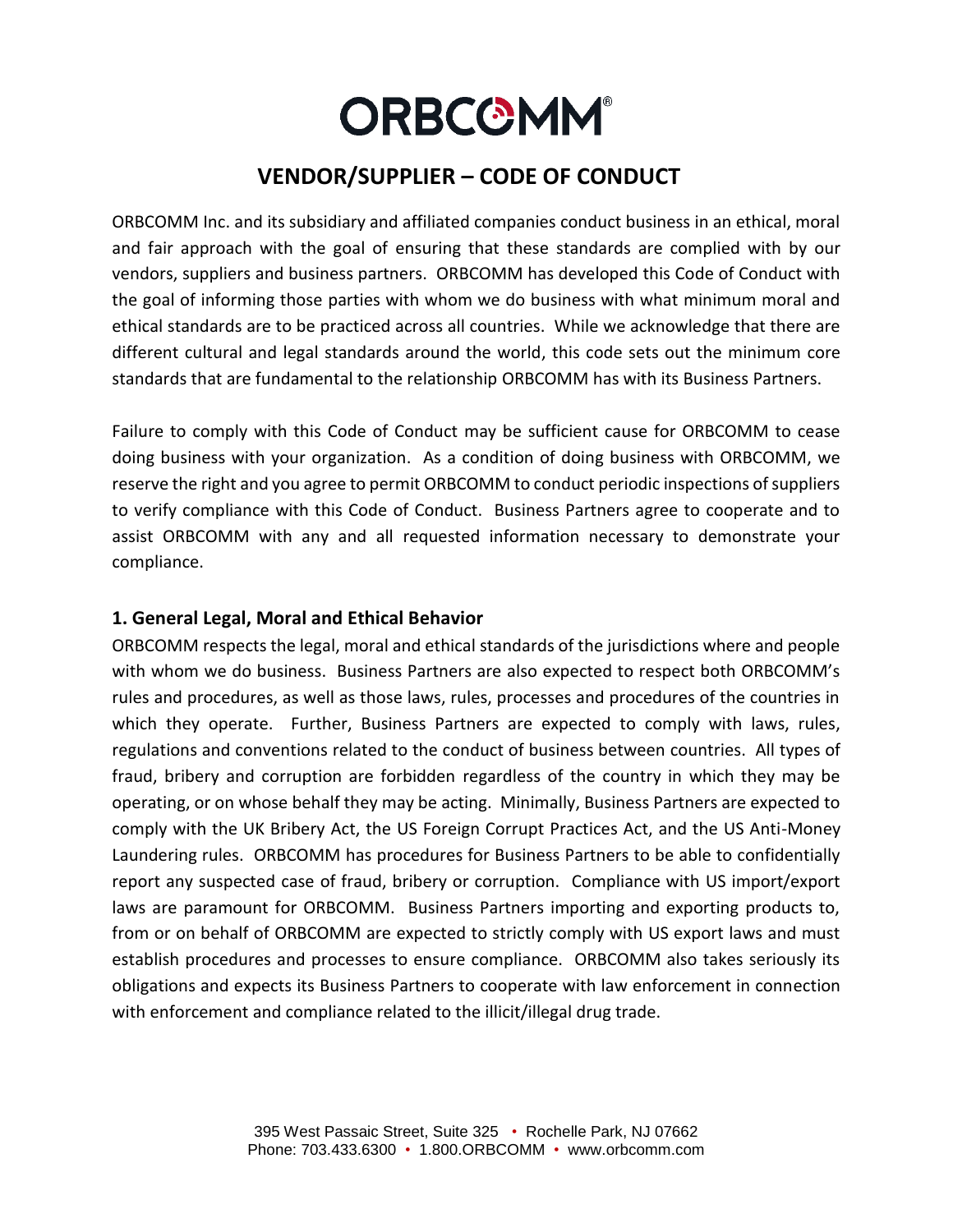#### **2. Ban on Child Labor**

Child labor is defined in various UN and ILO conventions and in national legislation. Use of child labor, as defined, is prohibited in the manufacture of products or provision of services. ORBCOMM views a violation of these laws as the employ of any child under the age of 16 or who is younger than the ages legally allowed to work outside compulsory school hours.

# **4. Ban on Forced Labour and Disciplinary Action**

All forms of forced labor are prohibited. All forms of mental and physical coercion, verbal abuse and corporal punishment are prohibited. Indentured servitude, trafficked labor or the forced labor of individuals against their will or subject to coercion or under threat of any kind is prohibited.

# **5. Working Conditions and Remuneration**

Business Partners are expected to comply with minimum compensation requirements including regular and overtime pay, as determined by applicable local legislation. In addition, working hours must conform to applicable local legislation. Working conditions must conform to minimum legal standards to ensure a safe and healthy working environment. Subcontractors within the Business Partner's supply chain are also expected to provide a safe and healthy working environment for its workers.

#### **6. Ban on Discrimination**

Discrimination against an employee on grounds of gender or sexual identity, age, religion or ideology, race, ethnic or national origin, social background or disability and/or any similar kind of discrimination is prohibited.

#### **7. Freedom of Organization and Assembly**

The right of employees to engage in collective action including collective bargaining and unionizing should not be restricted. Except where permitted by law, employees should not be penalized for engaging in these activities.

#### **8. Health & Safety in the Workplace**

Health and safety in the workplace must be respected. Contravening fundamental human rights in terms of working conditions, equipment and facilities in the workplace is prohibited. Adolescents in particular should not be subjected to dangerous, unsafe or unsanitary conditions that may put their health or development at risk. Employees should be given adequate, regular training on health and safety in the workplace.